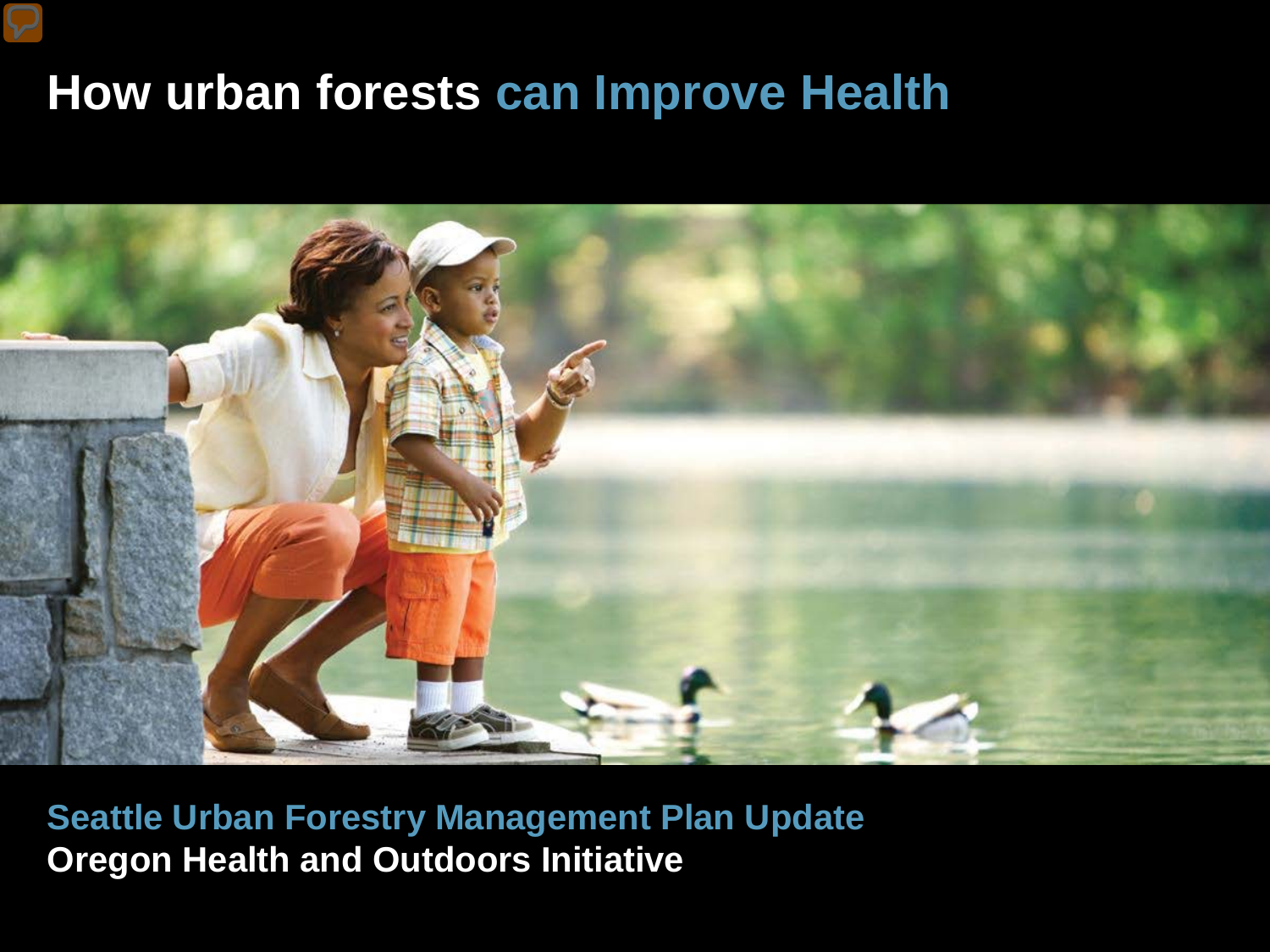

PREPARED BY: OREGON HEALTH AND OUTDOORS INITIATIVE



#### IN COLLABORATION WITH:



the green infrastructure leadership exchange

### **Tools that are out there**

- **One-page summary of benefits + popular press links**
- **Casemaking & Logic model tools**
- **Community engagement = health intervention**
- **Siting & Design guidelines**
- **Evaluation**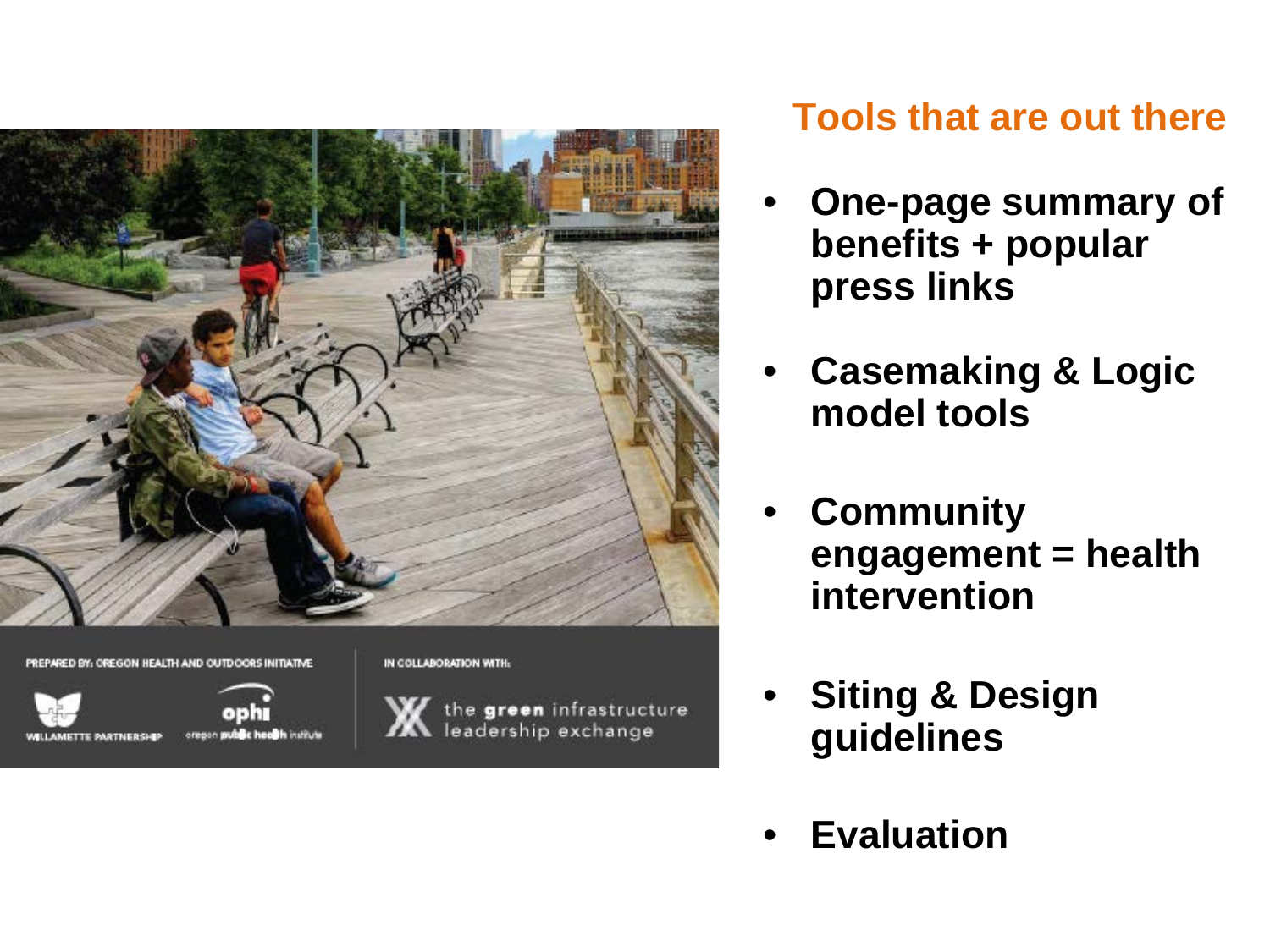## **Talking like a health provider & using the evidence**

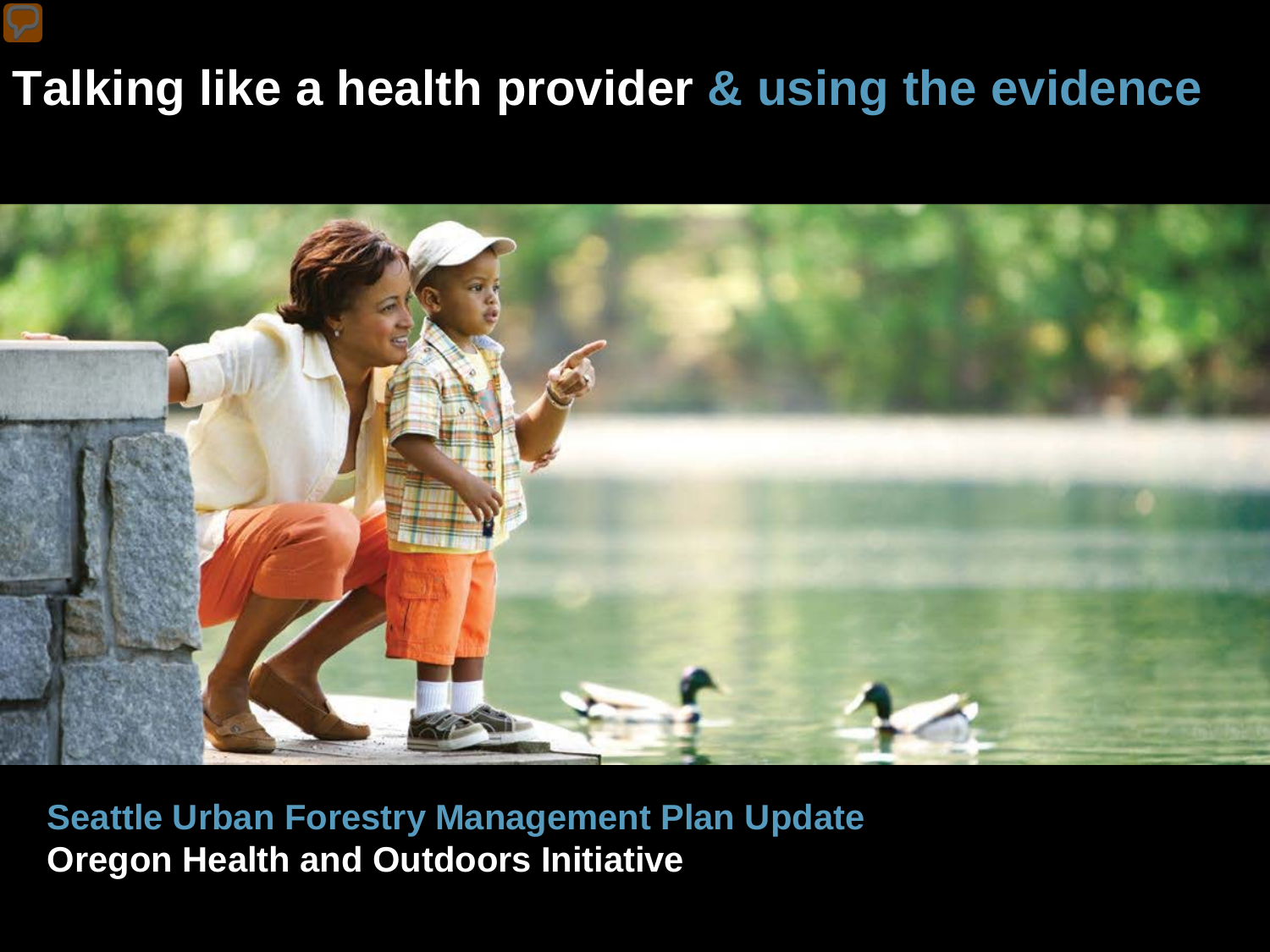# **Did you know?**

- **90% of your health?**
- **In South Seattle zip code, life expectancy is 8 years less than in other parts of the city**



• **If you are American Indian, African American, Latino, or live anywhere in rural Oregon—you are likely to experience much greater chronic disease**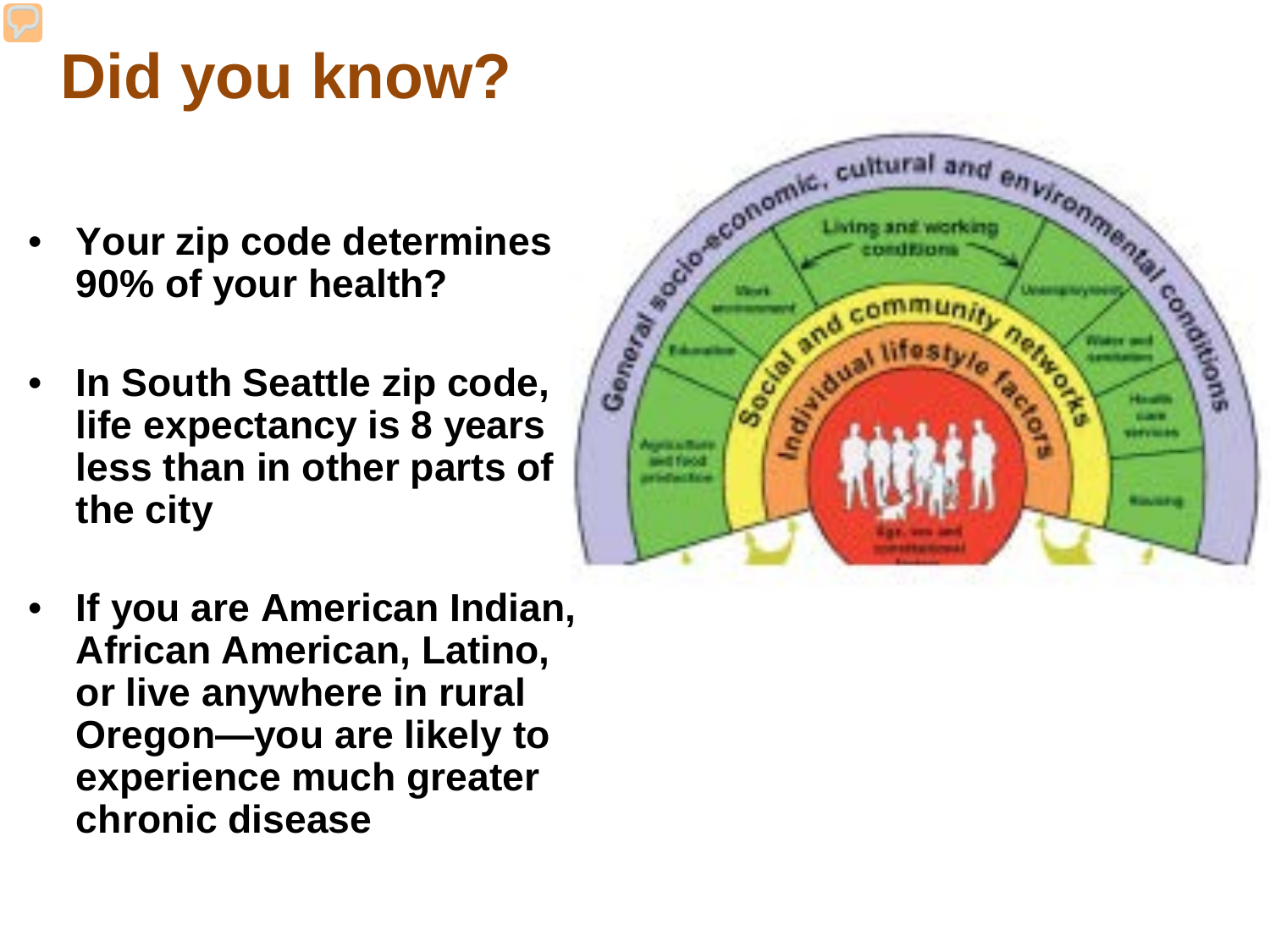## **Connecting to Seattle Community Health Needs**



- **Talk like you're a health provider**
- **Meet health advocates and community leaders where they are, and connect to their priorities**
- **Ask for advice and demonstrate allyship before you ask for health part of the \$41M/year spent n community benefit**
- **If you're serious about equity, health providers will have more open ears**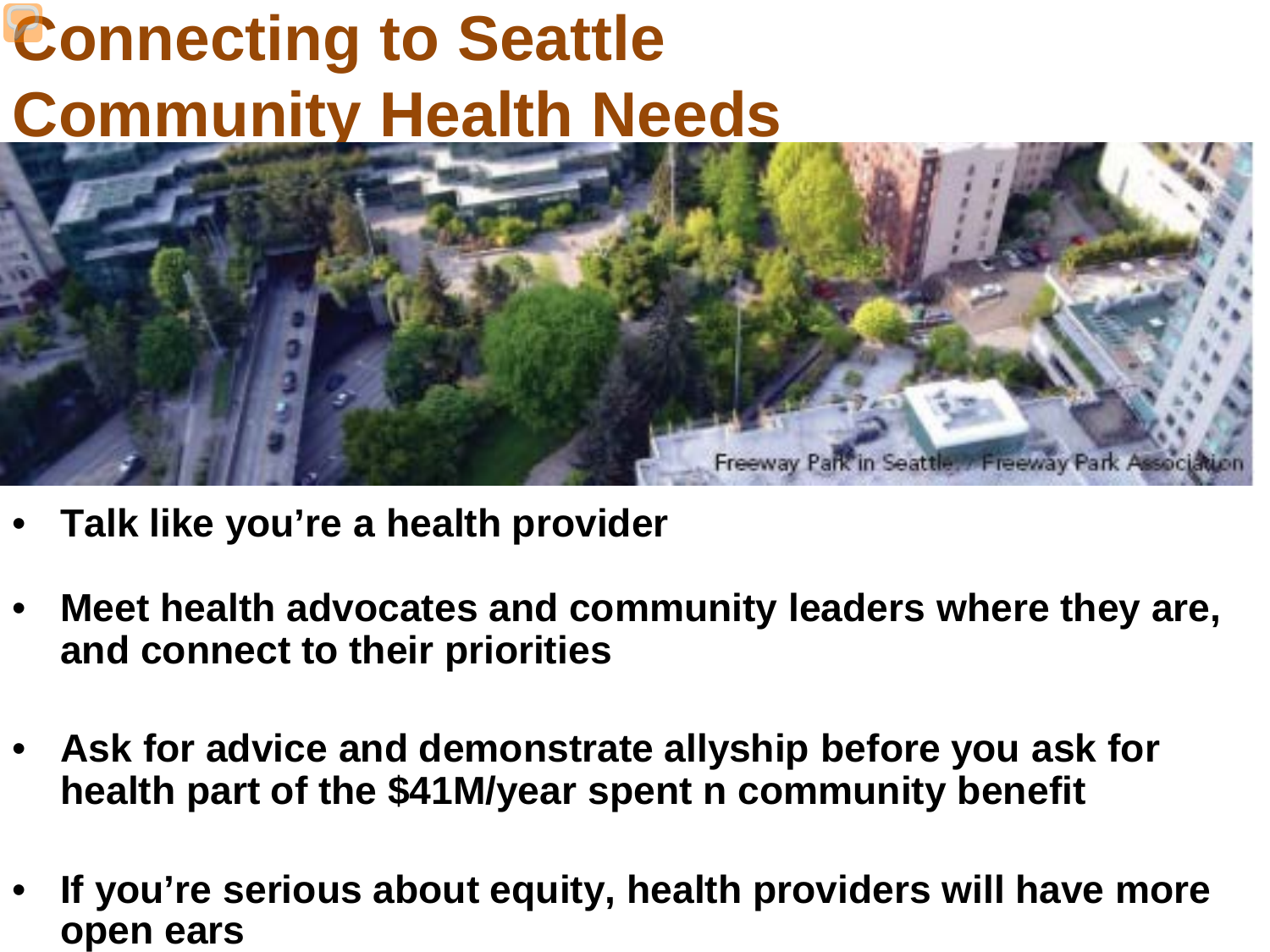## **Case Studies people making the links**

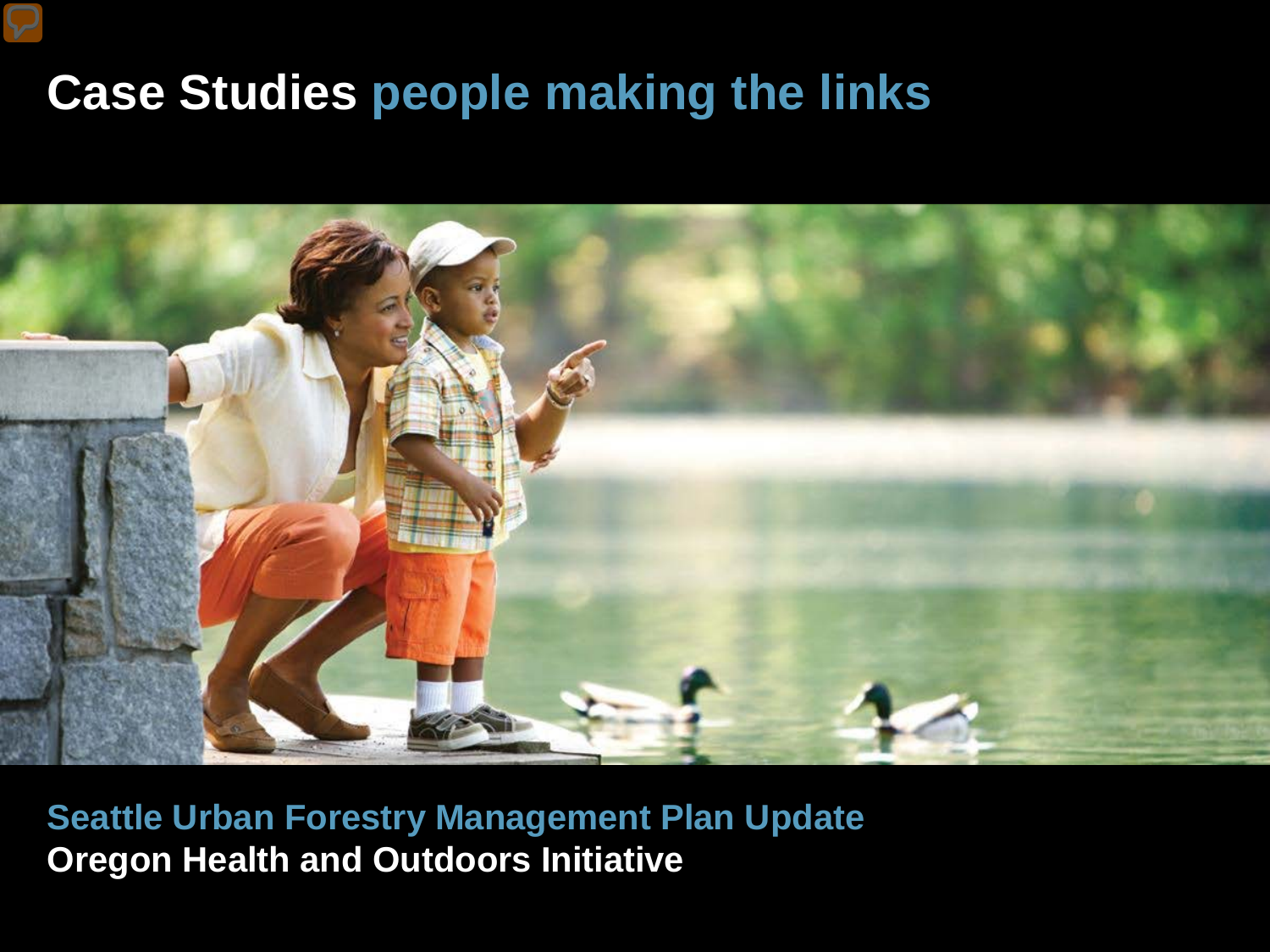## **Planning for Health**

#### **SOCIAL WELL-BEING**

**ECONOMIC CO-BENEFITS** 

**SMALL & MEDIUM SIZED COMMUNITIES** 

#### **NEIGHBORHOOD DESIGN**

- 1. Create complete neighbourhoods through mixed land use
- 2. Build compact neighbourhoods through efficient planning
- 3. Enhance connectivity with efficient and safe networks
- 4. Prioritize new developments within or beside existing communities

### **TRANSPORTATION NETWORKS**

- 1. Use street designs which prioritize active transportation
- 2. Make active transportation networks safe and accessible for all ages and abilities
- 3. Design connected routes for active transportation and support multiple modalities
- 4. Consider the aesthetics of road, rail, and waterway networks



#### **NATURAL ENVIRONMENTS**

- 1. Preserve and connect environmentally sensitive areas
- 2. Maximize opportunities for everyone to access natural environments
- 3. Reduce urban air pollution by expanding natural elements across the landscape
- 4. Mitigate urban heat islands by expanding natural elements across the landscape

### **FOOD SYSTEMS**

- 1. Increase equitable access to and affordability of healthy food options
- 2. Protect agricultural land and increase the capacity of local food systems
- 3. Support community-based food programs

### **HOUSING**

- 1. Prioritize affordable housing options through diverse housing forms and tenure types
- 2. Ensure adequate housing quality for everyone
- 3. Provide specialized housing options to support the needs of marginalized populations
- 4. Site and zone housing developments to minimize exposure to environmental hazards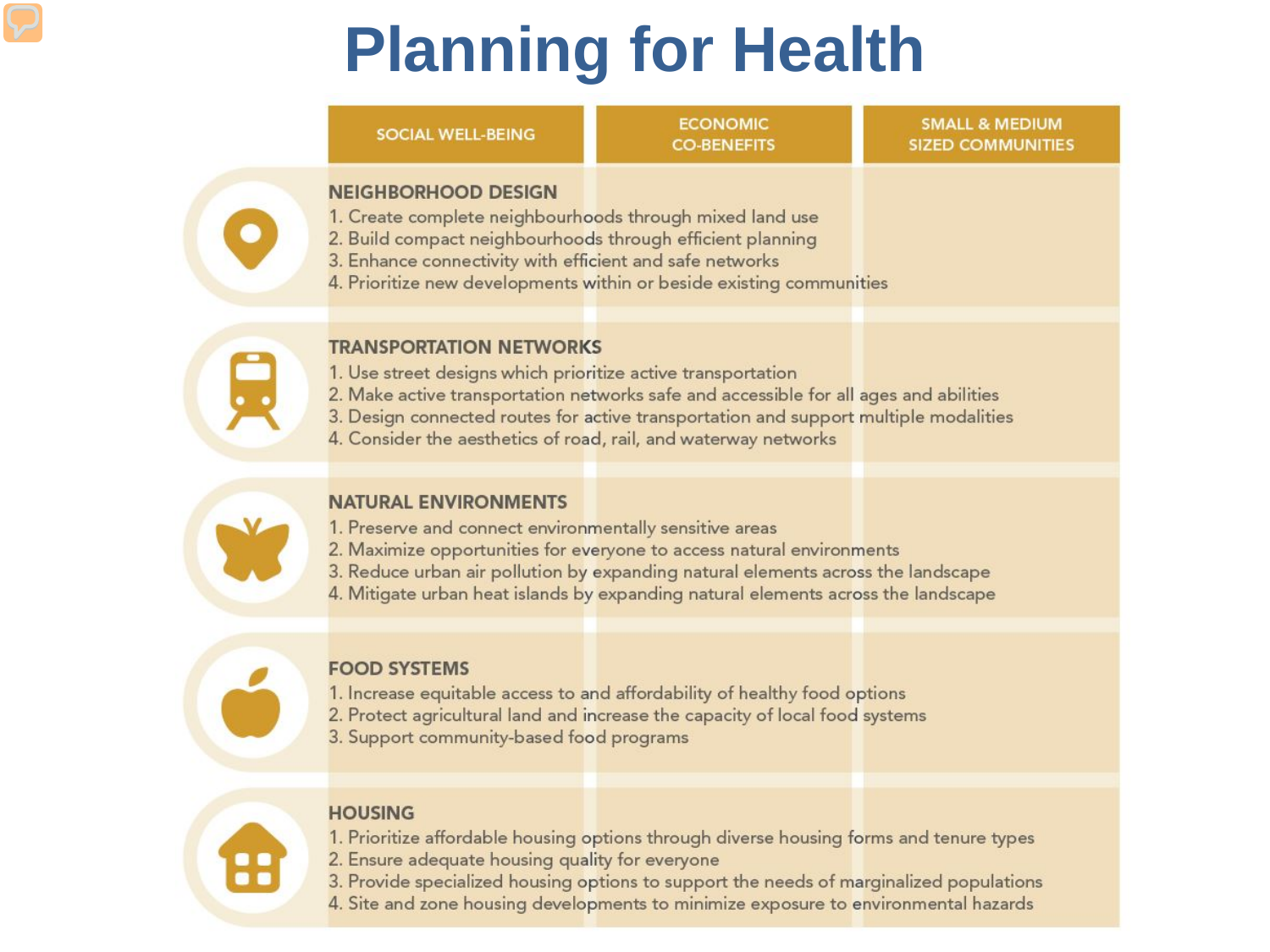# **Siting for Health**

- Blocks with health inequity
- Buffering pollution and noise
- Shade
- Corridors & loops
- Room to rest
- Places to gather
- Avoid displacement/gentrification

# **Design for Health**

- Multi-story vegetation
- Balance sun and shade
- Variety, immersion, safety
- Winding paths
- Places to rest
- Universal accessibility
- Create connections
- Food prep and drinking water
- Seating for 3+ people
- Play areas
- Opportunities for leadership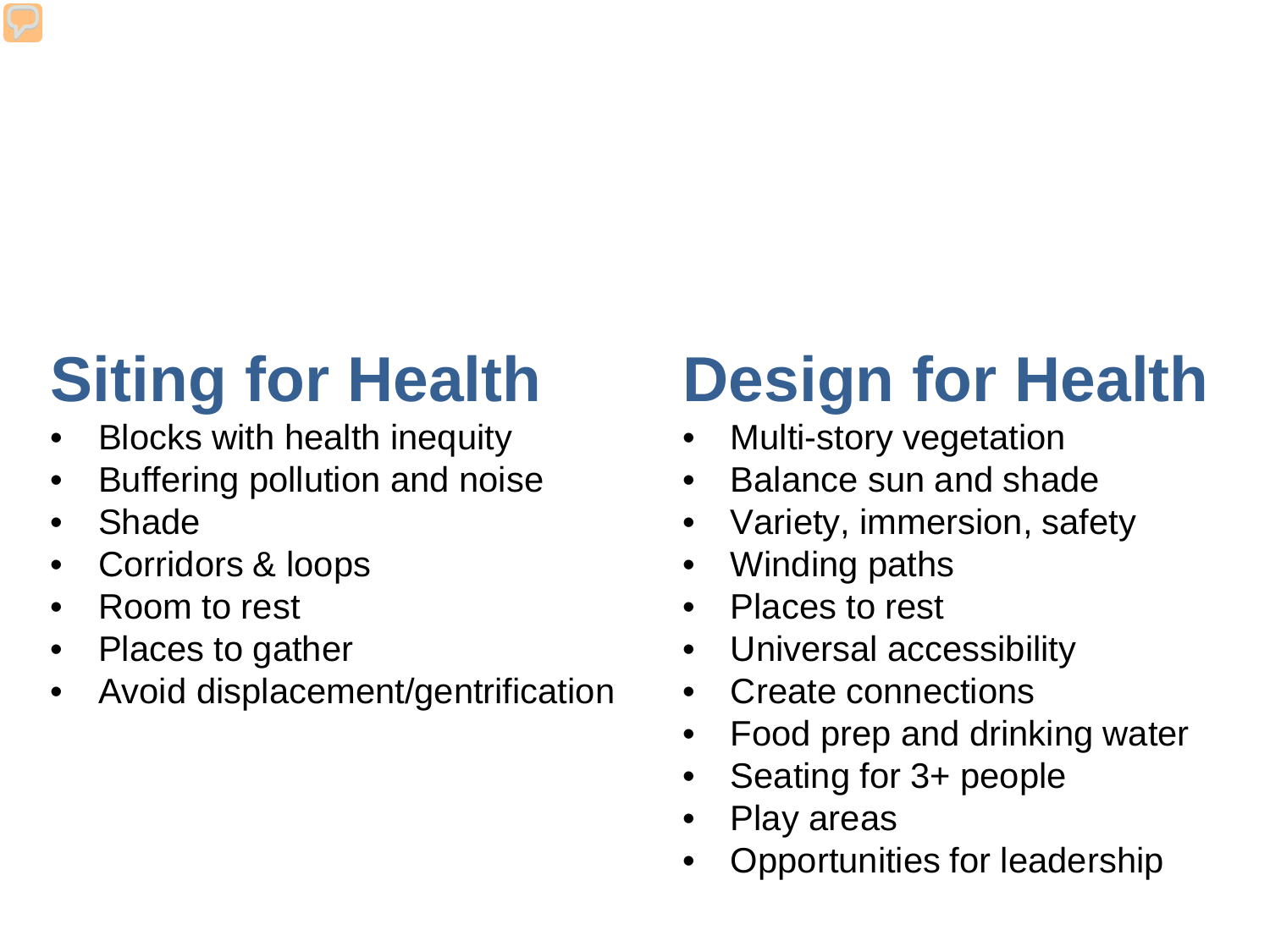

## **Jade District** Trees and Health

- 3 census tracts (2 sq mi, 14,000 people)
- 24% tree canopy  $(+/- 4%)$ —City goal of 33.3% by 2025
- Oregon's most ethnically and linguistically diverse
- Increase to 33.3% canopy goal =  $1\%$ reduction in stormwater flow and 1% in pollutant loading. Which is about a \$20 stormwater value per street tree.
- When you add in air qual, heat, aesthetics = \$131/tree.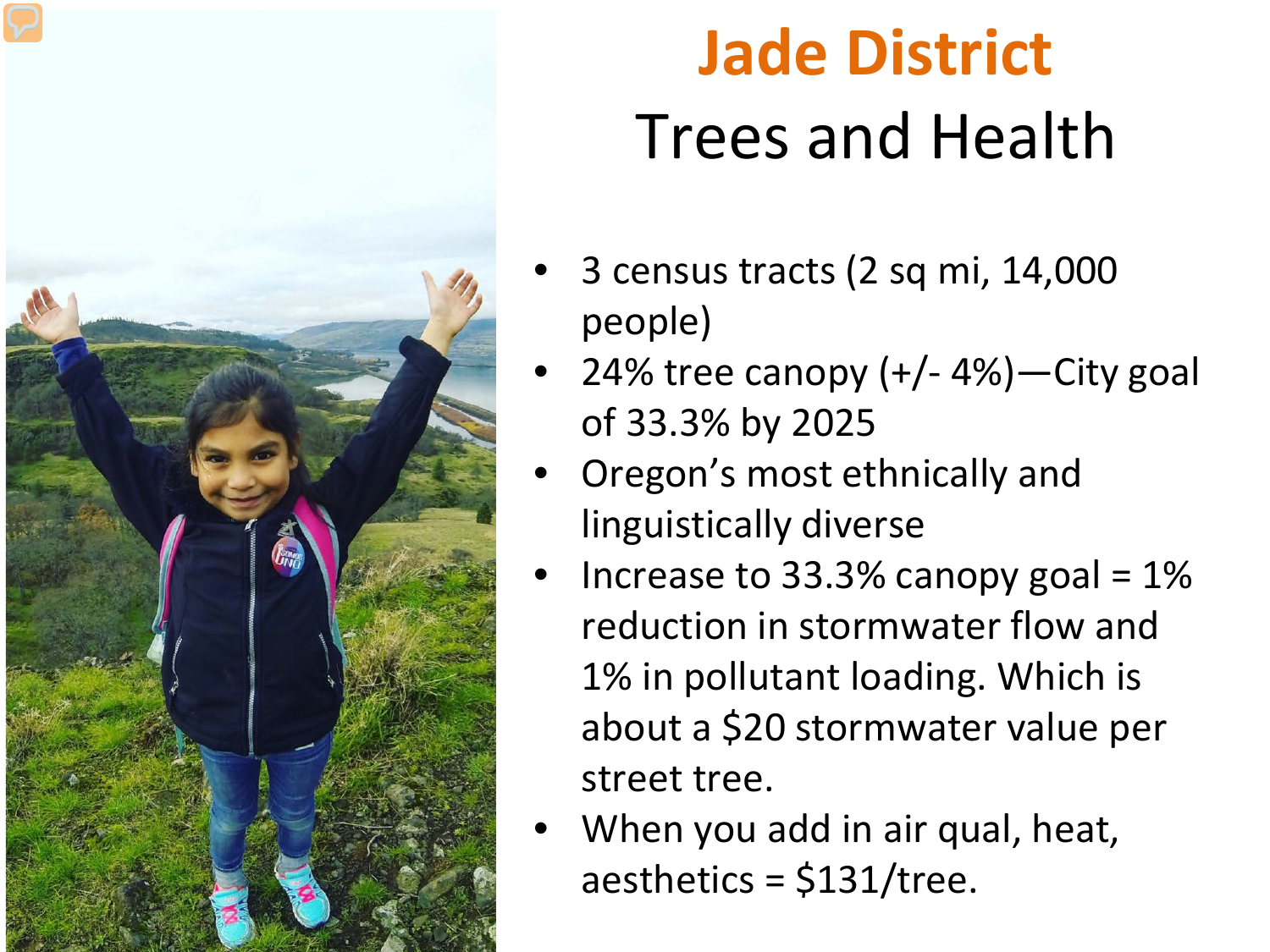## **Ways to incorporate health into all policy**

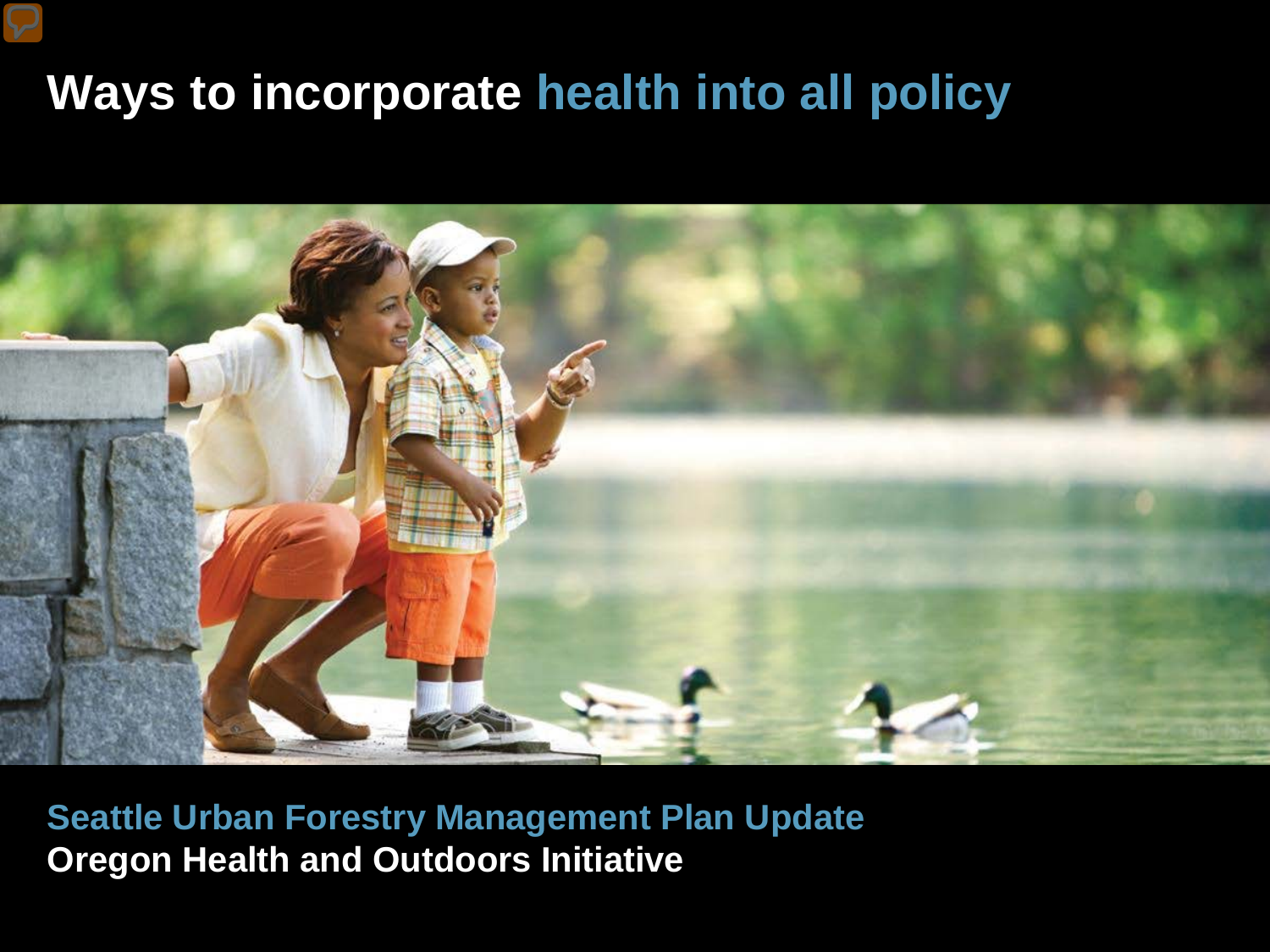

# **Health in all Policy** Health Policy

- Authority and dedicated  $\frac{1}{2}$  for social determinants
- Empower local communities to make health \$ allocations
- Medicaid waivers and delivery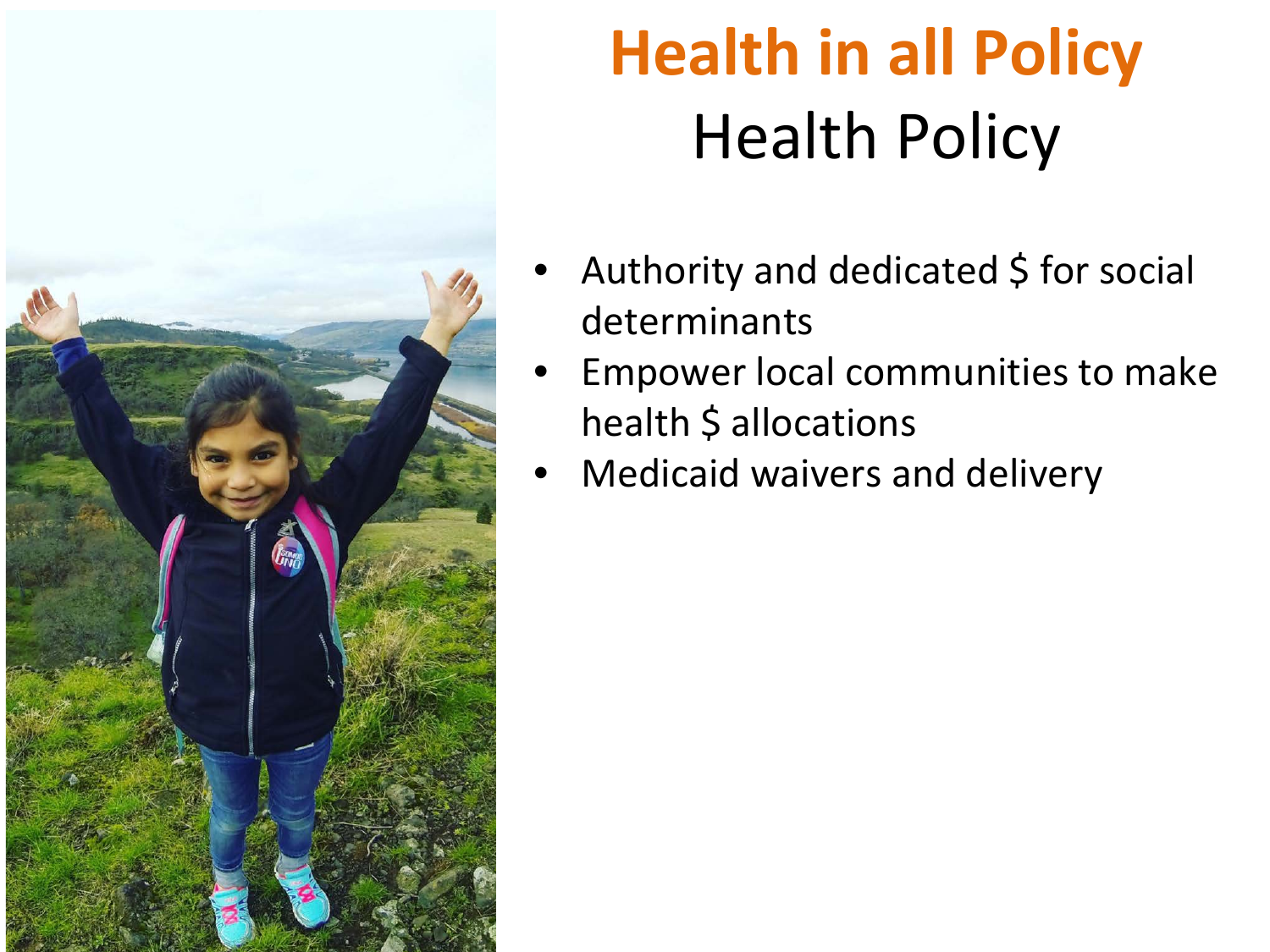

# **Health in all Policy** Urban Forestry

- Empower local communities to make siting, design, stewardship decisions
- Place health factors/proxies into prioritization tools
- Be explicit that health equity is a goal, and include authority to act on that goal
- Collect disaggregated data needed to address disparities
- Build community-scale measurement tools and models
- Report regularly on health progress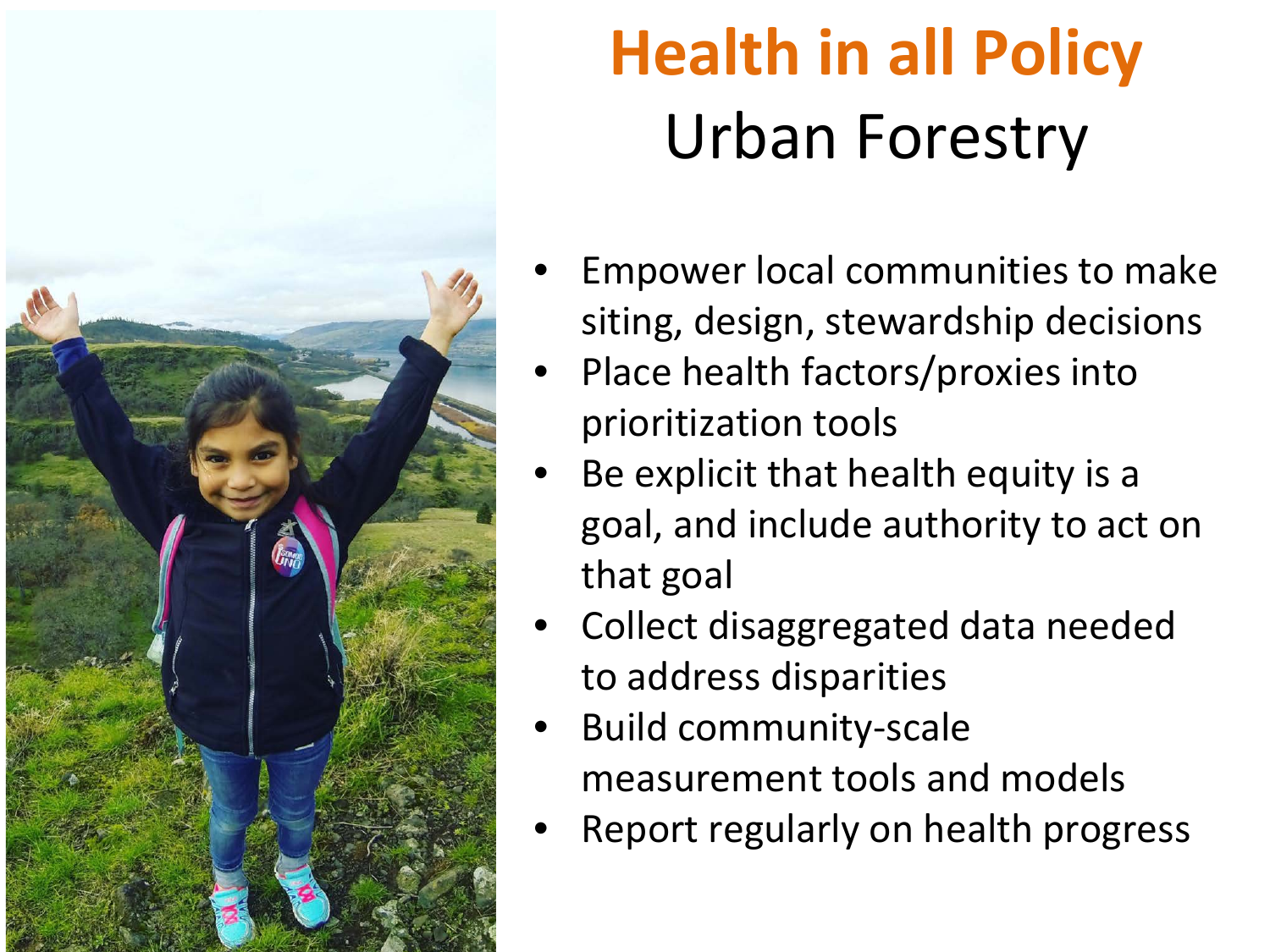VERSION 1 . **JULY 10, 2018** 

### Green Infrastructure & Health Guides

BY: OREGON HEALTH AND OUTDOORS INITIATIVE



oregon public health institute

IN COLLABORATION WITH



the green infrastructure **XX** leadership exchange

**Inside the Guide:**

**http://giexchange.org/theexchange-funds-a-new-nationalguide-on-how-cities-can-use[green-infrastructure-to-improve](http://giexchange.org/the-exchange-funds-a-new-national-guide-on-how-cities-can-use-green-infrastructure-to-improve-public-health/)public-health/**

**Or**

**[http://willamettepartnership.org/he](http://willamettepartnership.org/health-and-outdoors/multi-sector/) alth-and-outdoors/multi-sector/**

**Guide design by: www.davidovichdesign.com**